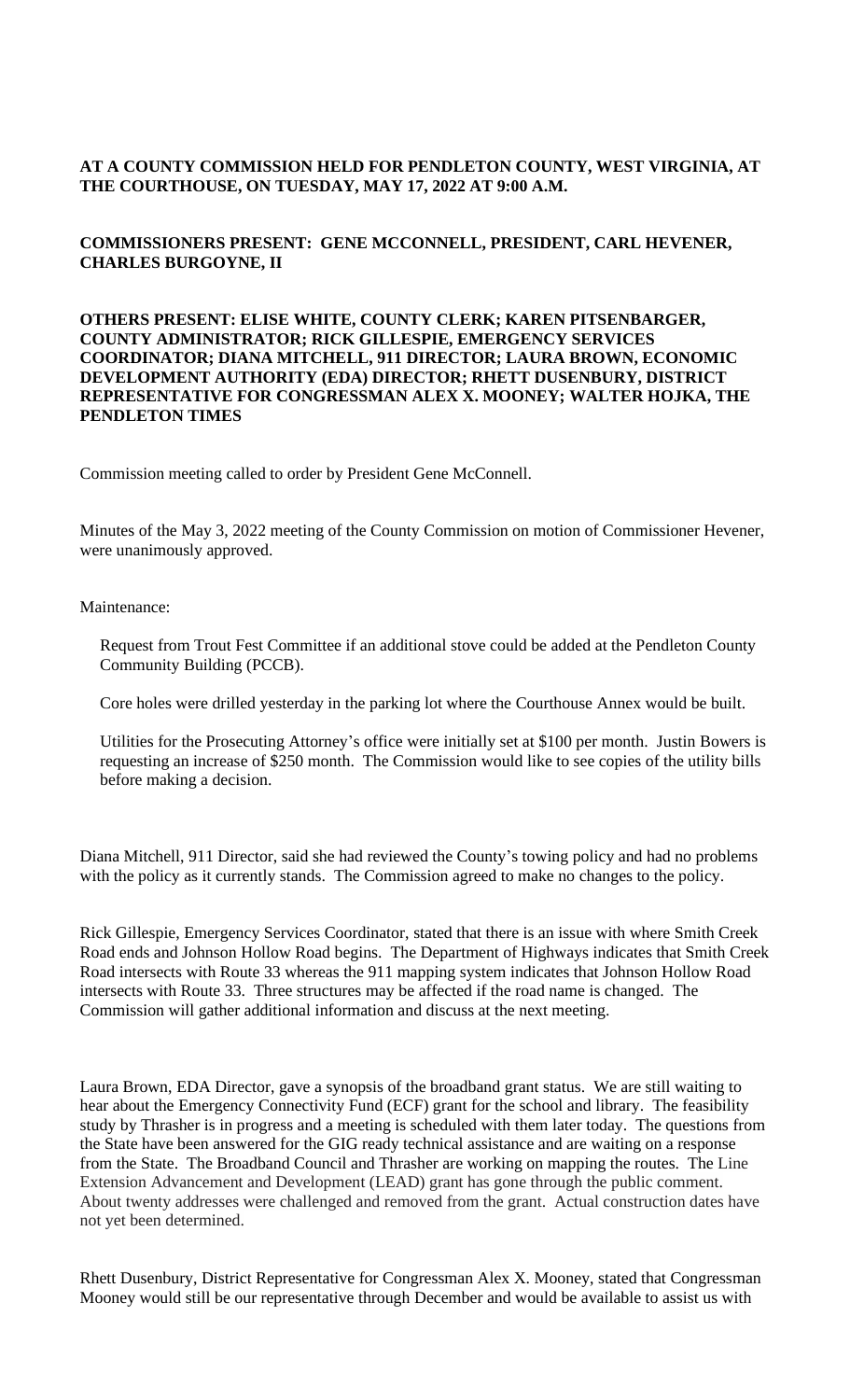any requests. Pendleton County will have a new Congressman beginning in January 2023 due to the redistricting and being moved to the 1<sup>st</sup> Congressional District.

Rick Gillespie informed the Commission that there is a need to upgrade the cameras at PCCB. He had received an initial quote for 9 cameras at approximately \$20,000 plus labor costs of about \$4,600. He also requested a quote for replacing 2 cameras at a cost of \$5,515.20 plus labor. On motion of Commissioner Hevener, vote unanimous, the Commission agreed to install 2 new cameras at the back of the building depending on an acceptable price. Rick will have that information at the next meeting.

The parts for replacing the HVAC system at the 911 Center have been received. Mike Waggy will begin work on that next week.

On motion of Commissioner Hevener, vote unanimous, the Commission issued a Proclamation to place the unexpired term of Commissioner Carole Hartman on the ballot for the General Election on November 8, 2022.

IN THE COUNTY COMMISSION OF PENDLETON COUNTY, WEST VIRGINIA, in Regular Session, May 17, 2022, the following Proclamation is ordered:

The Pendleton County Commission does hereby order that pursuant to W. Va. Code §3-10-1 & §3-10-7 - Elections to fill vacancies, office of county commissioner, proclaim and declare that the unexpired term of office for County Commissioner, Central District, be decided upon by voters of Pendleton County at the General Election to be held on November 8, 2022.

A notice will be published as a Class I-O legal advertisement in compliance with the provisions of W. Va. Code §3-10-1(e) prior to the election.

Given under my hand this 17<sup>th</sup> day of May, 2022.

Gene McConnell, President Pendleton County Commission

ATTEST:  $\int ln \mu x \, \mu \, \Omega$ 

Elise M. White Pendleton County Clerk

The Commission signed a Proclamation designating May as Community Action month on motion of Commissioner Hevener, vote unanimous.

Upon unanimous approval, the Commission signed the records grant agreement with the WV Division of Culture & History in the amount of \$10,000 with a 10% county match for personnel costs for backindexing in the County Clerk's Office.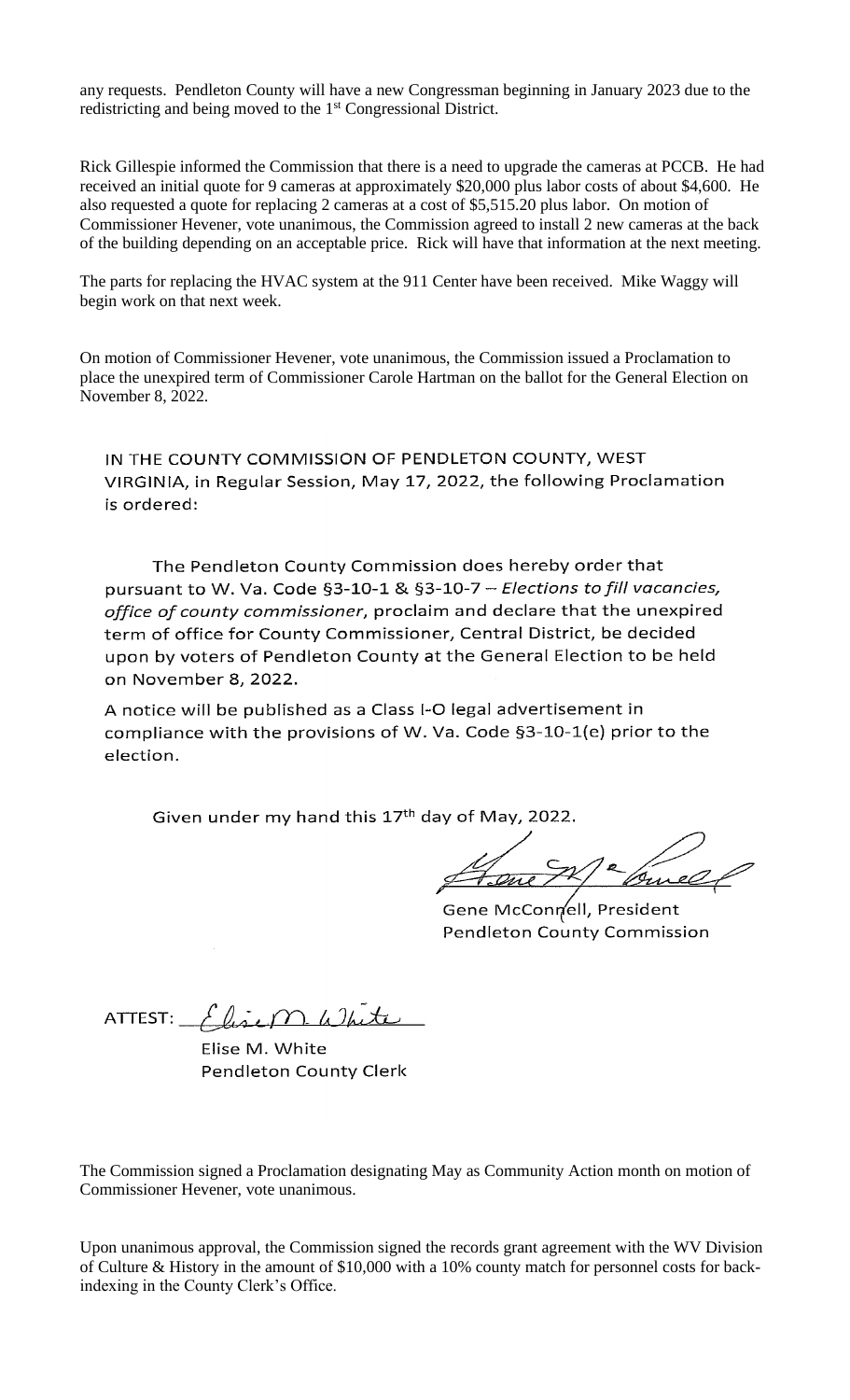The Commission proceeded to open the cleaning bids for the Courthouse, Prosecuting Attorney's Office, Health Department, and Community Buildings. Three bids were received as follows:

J & L Reconditioning - \$37,000 annually The Finishing Floss Cleaning Service, LLC - \$34,211.28 annually Wright Way Cleaning Services - \$45,600 annually

The Commission tabled a decision until the next meeting to obtain additional information.

Rick reported that he had been trying to obtain the .gov email addresses that the Commission had previously approved but was having difficulty getting them through the state. He has contacted Global Science & Technologies (GST) for assistance. The cost through them would be approximately \$3.00 per month per email address which is cheaper than going directly through the state. Commissioner Burgoyne made a motion, unanimously approved, for Rick to go through GST to obtain the .gov email addresses.

# THE FOLLOWING APPOINTMENTS OF ADMINISTRATORS, EXECUTORS, ETC., DONE BY THE CLERK IN VACATION OF THE COMMISSION, WERE THIS DAY PRESENTED TO THE COMMISSION AND ON MOTION OF **COMMISSIONER HEVENER, WERE UNANIMOUSLY APPROVED.**

*Hnited States of America* 

State of West Virginia



County of Pendleton, ss:

# Clerk's Fiduciary Report

#### Estate from Monday, May 2, 2022, through Monday, May 16, 2022

The County Commission of Pendleton County this day proceeded to examine the report of the Clerk of the Commission of the Fiduciary and Probate matters had before her during the vacation of the Commission, and it appearing to the Commission that all of the proceedings had therefore ordered that the said report and matters thereto contained be and the same is hereby ratified and confirmed. Said report is in words and figures as follows, to -wit:

On, Tuesday, May 3, 2022, the following matters were disposed of in the presence of the Clerk:

The last will and testament of NANCY C. NULL, deceased, was proved by the affidavit of the attesting witnesses and the same was admitted to probate and record.

TRUDY M. SPONAUGLE, who was named in the last will and testament of NANCY C. NULL, deceased, as CO EXECUTOR thereof, qualified as such. No bond was required.<br>LARRY T. SPONAUGLE, who was named in the last will and testament of NANCY C. NULL, deceased, as CO EXECUTOR

thereof, qualified as such. No bond was required. On, Wednesday, May 11, 2022, the following matters were disposed of in the presence of the Clerk:

The last will and testament of LITA CHARLENE RUSH, deceased, was proved by the affidavit of the attesting witnesses and the same was admitted to probate and record.

WILLIAM EDWARD RUSH JR., who was named in the last will and testament of LITA CHARLENE RUSH, deceased, as EXECUTOR thereof, qualified as such. No bond was required.

The last will and testament of DONALD L. REXRODE, deceased, was proved by the affidavit of the attesting witnesses and the same was admitted to probate and record.

WILMA L. REXRODE, who was named in the last will and testament of DONALD L. REXRODE, deceased, as EXECUTRIX thereof, qualified as such. No bond was required.

Elise M. White

Clerk of the Pendleton County Commission

Monday, May 16, 2022

Confirmed

Estate: 638 FiduciaryRepor

Elise M. White